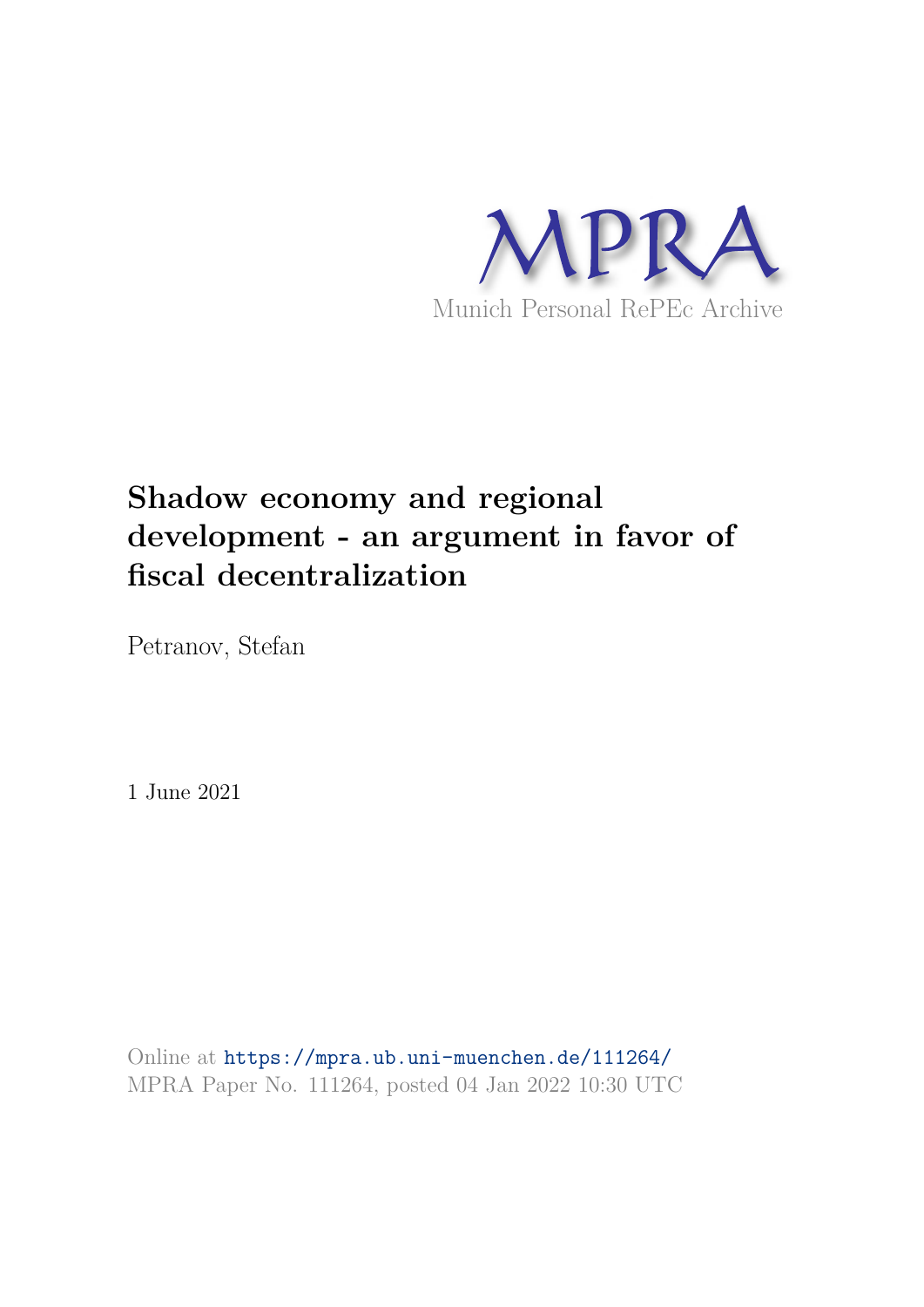# **SHADOW ECONOMY AND REGIONAL DEVELOPMENT - AN ARGUMENT IN FAVOR OF FISCAL DECENTRALIZATION**

# **Prof. Dr. Stefan Petranov, Sofia University "St. Kliment Ohridski", Bulgaria**

## **Summary**

The article discusses the regional aspects of the shadow economy in Bulgaria. The main factors that generate motivation for the application of shadow practices are considered and it is concluded that they operate mainly at the national level. It follows that measures to limit and prevent this phenomenon should be primarily national. However, the article argues that regional policies can also be used in this regard. A moderate fiscal decentralization can help to increase the tax morality which is one of the most slowly changing and most intractable factors generating motivation for the implementation of shadow practices. It is also argued that fiscal decentralization in Bulgaria has the potential to improve other aspects of the economic system.

#### **Key words: shadow economy, regional development, regional policies, fiscal decentralization,**

### **Introduction**

The shadow economy is a phenomenon that is widespread and observed to one degree or another in all countries. It has many different manifestations, and its effects, most of which are negative, extend to different areas. Therefore, there is a need for it to be studied with adequate depth and detail.

The shadow economy can and should be seen in different aspects. In this article, the focus is on its regional aspects, and the presentation is structured as follows. Section 1 discusses what the shadow economy is as a phenomenon and what consequences it has on the various areas of economic life. Section 2 summarizes the research problems and practical issues that arise from the existence of this phenomenon. Section 3 analyzes the regional aspects of the shadow economy in Bulgaria, and Section 4 considers fiscal decentralization as an element of regional policy that can help curb and prevent the shadow economy. Section 5 sets out the main findings of the study.

# **1. What is the shadow economy and what are the consequences of its existence?**

A shadow economy is generally understood to be economic activity that is not officially reported to public authorities. Such production activity, which remains unregistered by state authorities, can be found in many different forms. Examples in this regard are private lessons, car repairs or home repairs paid in cash. Other examples include hiring to work without a formal contract or with a formal contract but also with additional "envelope wages". Sales of goods and services without official documents are also part of the shadow economy. These activities do not describe the shadow economy phenomenon entirely and the list with such examples can be quite long. But the common feature in these cases is that there is economic activity that is not reported to government agencies and therefore is not included in official economic statistics.

In most cases, economic activities using shadow practices are legitimate in principle and if they were officially reported they would contribute to the Gross Domestic Product (GDP) of the country. The reason for an economic activity not to be officially registered may be, for example, too small, insignificant amount or lack of formal requirements for such registration. But in many cases the reason is different. Economic activities often are deliberately concealed from officials to avoid paying taxes, customs duties, excise duties, social security contributions. Or to avoid various regulatory requirements and administrative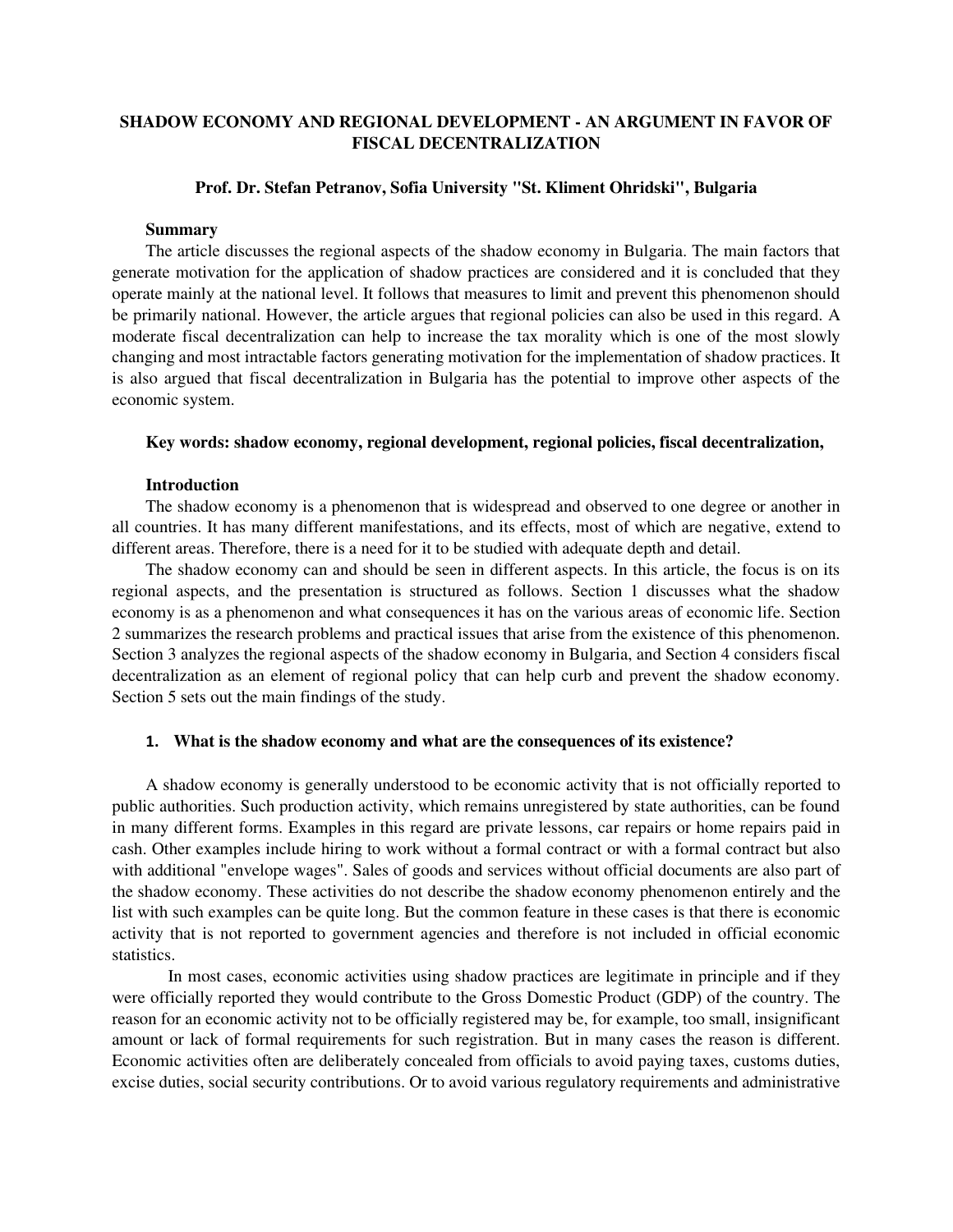procedures (e.g., minimum wages, working conditions, maintenance of certain documentation, etc.). It is these cases that are important from an economic policy point of view.

The existence of a shadow economy has its consequences, which are by no means negligible. First of all, the presence of a shadow economy means that the official economic activity is lower than the actual one - the official GDP is lower than the actual GDP. This in turn means that some of the economic indicators (including some of the most important such as GDP, employment, unemployment, labor productivity) will not accurately reflect the state of the national economy. And accordingly, they can become the basis for making wrong decisions about economic policy.

Another very important consequence of the existence of a shadow economy is the reduction of the volume of public funds. Failure to pay taxes on income, which is actually received, leads to the amount of collected public funds, which does not correspond to the actual economic activity. This is reflected in suboptimal levels of public goods - education, healthcare, national security, infrastructure. And if it is necessary to issue government debt to reach certain desired levels of these public goods, then the existence of a shadow economy will lead to higher levels of government debt, other things being equal.

No less of a problem is the existence of a shadow economy in terms of the functioning of markets and competition. Businesses that apply shadow practices gain an unfair advantage over decent businesses because they can produce goods and services at lower costs. This distorts the competitive environment and provides a larger market share for companies that apply shadow practices at the expense of those that seek to comply with regulations and behave correctly. This, in turn, creates motivation for further expansion of shadow practices.

The consequences of the shadow economy for the labor market are similar. Employed and selfemployed people who are willing to accept "envelope wages" and do not register part of their income are more financially advantageous for employers. The reason is that part of the contributions to the social security system should be paid by the employers, and this is often a significant production cost. As a result, such workers have a competitive advantage in occupying jobs over other workers who do not wish to participate in shadow practices. This creates a distorted environment in the labor market, giving preference to improper behavior.

In addition to the issues discussed so far, the existence of a shadow economy makes the access to finance more difficult for economic agents. Whether it is businesses or individuals, participation in shadow practices leads to lower official incomes. This means that in the event of a need for credit, credit institutions, based on official documents, will see less than the actual creditworthiness of such economic agents. Accordingly, the risk of loan repayment will be assessed as higher. This means that there will be difficult access to credit - through higher interest rates, higher collateral or directly by refusing to lend. Thus, working capital and especially investment lending for enterprises will be insufficient, and individuals will have difficulty obtaining consumer and mortgage loans, as well as leasing contracts.

Individuals involved in shadow practices also have reduced access to social security funds. For example, pensions and unemployment benefits directly depend on the contributions that are officially paid by employees and their employers. Health insurance also depends on official contributions. The contributions, in turn, are proportional to official wages. In this way, individuals who have participated in shadow practices (receiving "envelope wages" or working without contracts at all) will eventually receive lower pensions and lower unemployment benefits.

The consequences of having a shadow economy also include another important aspect. It is about working conditions. Working without formal contracts obviously makes it possible to circumvent the regulatory requirements for working conditions. In this way, individuals who work without formal contracts with employers are exposed to certain risks - such as accidents at work, lack of paid leave, poor health conditions, unregulated working hours.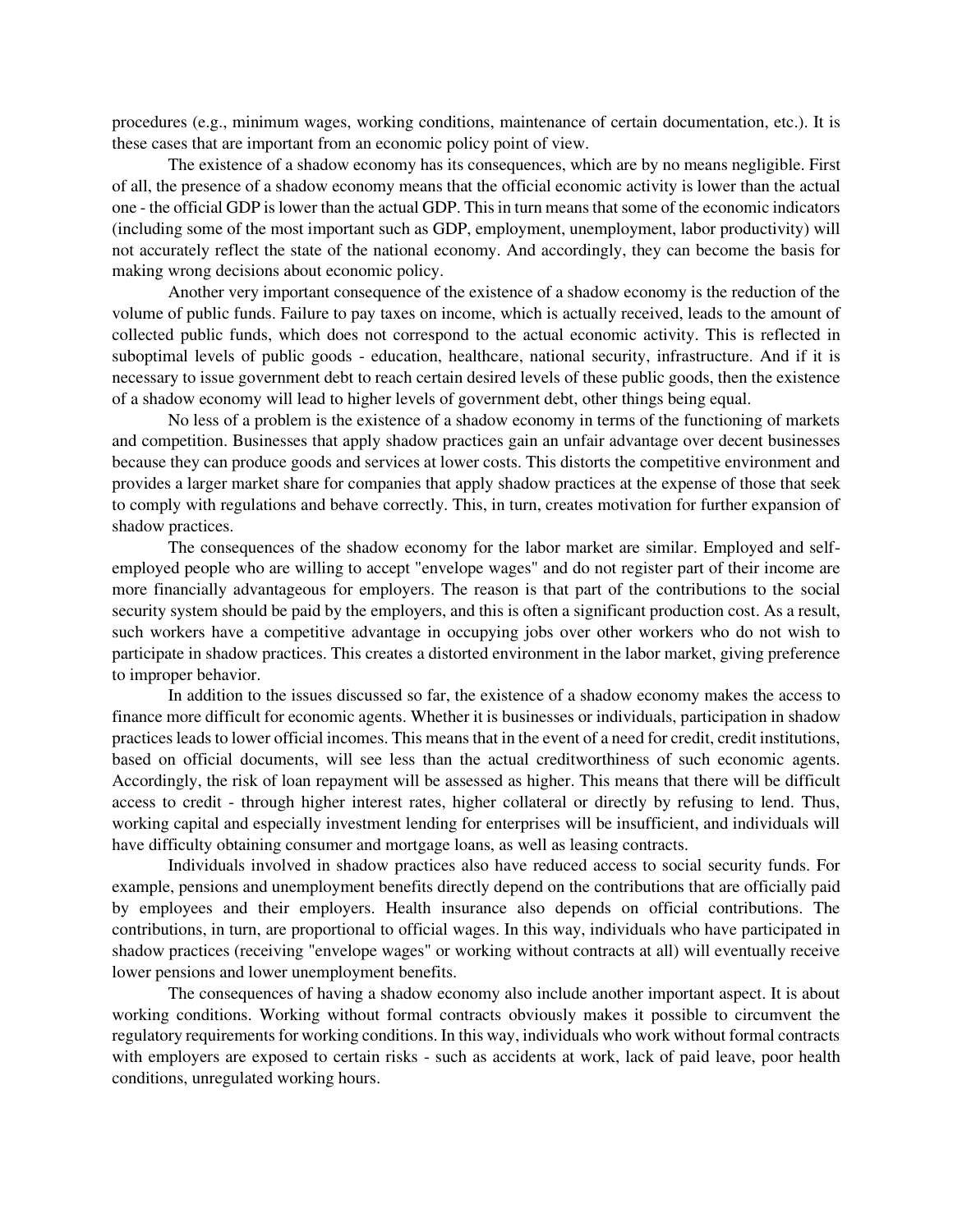An additional problem is the way in which the financial resources generated by the shadow economy are used. On the one hand, they can be used to purchase goods and services from the official (nonshadow) economy. They can also be used to purchase goods and services from the shadow economy. But on the other hand, they can also be used for corrupt practices because they are unaccountable. Thus, the existence of a shadow economy, in fact, creates an opportunity, creates the means for the existence of corruption.

All the problems listed above ultimately, in the long run, lead to low economic growth. This can clearly be seen from the graph shown in Figure1, where different countries in Europe are depicted as points.



The coordinates of individual points correspond to the size of the shadow economy and gross domestic product per capita for 2016. The size of the shadow economy, as a share of official GDP in percent, is presented on the horizontal axis according to data from Kelmanson et al. (1). GDP per capita in US Dollars, at purchasing power parity, according to data from the World Bank (2) is presented on the vertical axis. As can be seen from the figure, there is a certain relationship between the two indicators. Countries that have a relatively low size of the shadow economy - between 10% and 15% (Austria, Switzerland, Luxembourg, the United Kingdom, the Netherlands), also have a high GDP per capita. And vice versa, countries with a high size of the shadow economy - between 35% and 40% (Montenegro, Kosovo, Bulgaria, Northern Macedonia, Croatia), have a relatively low GDP per capita. In other words, there is empirical evidence that the size of the shadow economy and GDP per capita show an inverse relationship.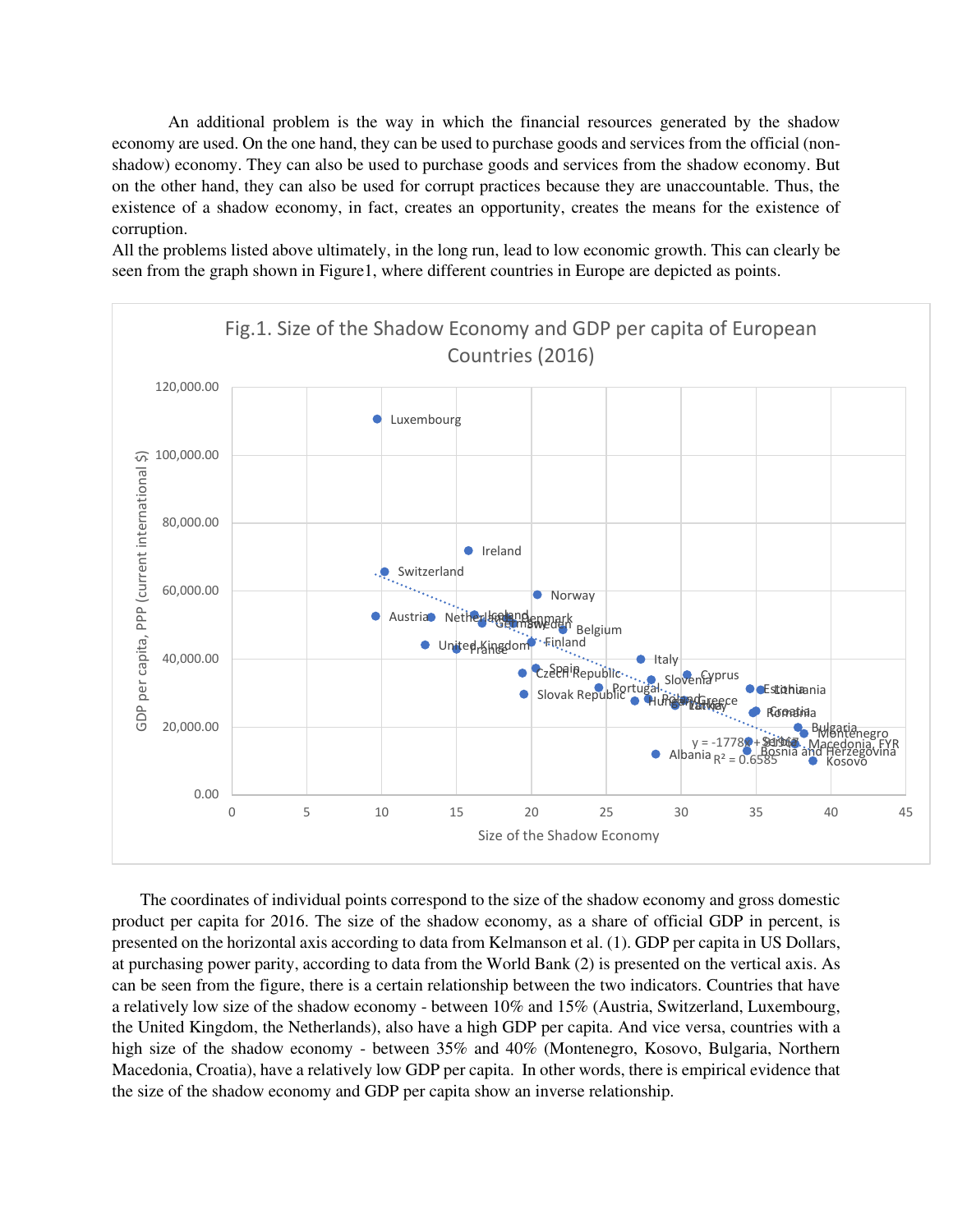## **2. What questions does the existence of a shadow economy raise?**

The existence of a relationship between the size of the size of the shadow economy and the level of gross domestic product per capita raises some important questions. First, the question is what the size of the shadow economy for a country is. It is important to know if this size is small and this phenomenon does not provide significant negative effects or, on the contrary, the size is relatively large and this can lead to significant negative consequences.

If it is estimated that the shadow economy has a relatively large share, this raises two additional groups of questions. One group is related to the identification of the factors that generate motivation for economic agents to participate in shadow practices. The other group of questions is about possible policies to prevent and limit shadow practices.

In all three areas there are serious difficulties and unresolved issues, both on a theoretical and practical level. The shadow economy is hidden by definition, and this makes it very difficult to measure or estimate. At this stage, various methodologies have been proposed in the economic literature that can be applied, but they have limitations and often give very unstable results. Another difficulty is that the shadow economy has many different manifestations in different economic activities, which in turn requires a very comprehensive approach. This complicates both size estimates and possible policies to reduce this size.

An additional difficulty regarding economic policies aimed at preventing and limiting the shadow economy is the need for such policies to be very well balanced. A balance should be struck between limiting shadow practices and freedom of business initiative. Overly restrictive measures can reduce the shadow economy, but also lead to a reduction in the propensity for entrepreneurship and in the motivation to work, which would also be an undesirable effect.

## **3. What are the regional aspects of the shadow economy?**

The topic of the shadow economy can also be considered from a regional point of view. A regional aspect can be identified internationally. As can be seen from the graph in Figure1, Western and northwestern Europe are characterized by significantly lower amount of shadow economy. Conversely, the countries of Eastern and South-Eastern Europe have a larger shadow economy. This differentiation is regional in nature and deserves to be explored from this perspective.

But in the present article the focus is on the regional aspects from national point of view for the Bulgarian economy. In this respect, the following issues can be analyzed. Is there a difference in the size of the shadow economy for the different regions in Bulgaria? Are there any regional specifics of the manifestations of the shadow economy? And also, can regional economic policy be used as a tool to prevent and reduce shadow practices?

A recent study (3), based on a survey, can provide an idea for some of the above problems. According to it, estimates of undeclared work, which is one of the main forms of manifestation of the shadow economy in Bulgaria, have a relatively even distribution, without outlining particular regional profile. Published in this study National map of undeclared employment shows, that the variance between the different regions is not large and, moreover extreme cases are not grouped in specific regions, they are rather dispersed across regions.

The fact that Bulgaria is relatively homogeneous regionally, in terms of the spread of shadow practices, is not surprising. The reason is that the factors that generate motivation for shadow practices operate in Bulgaria mainly at the national level.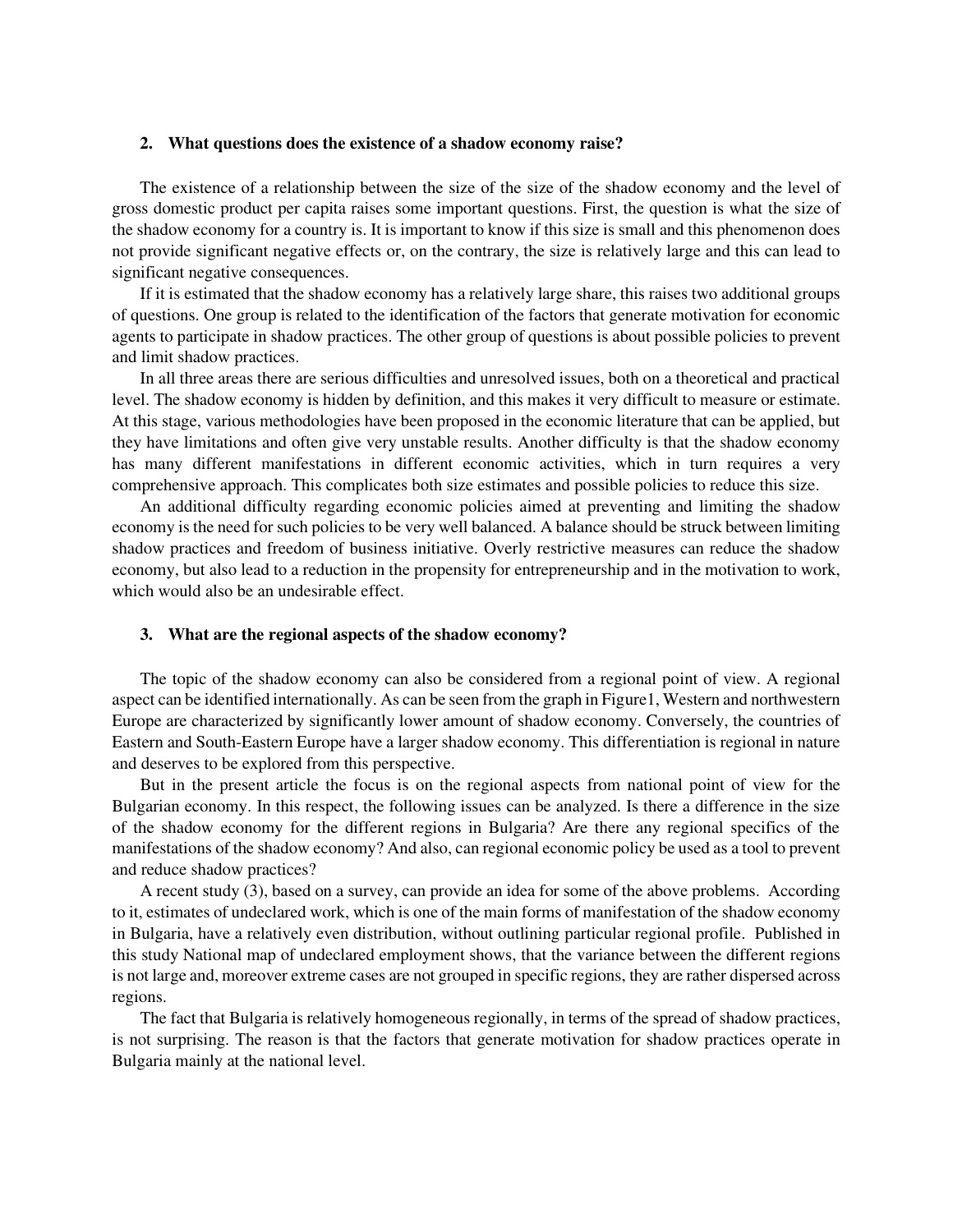There are many studies in the economic literature that identify factors that potentially stimulate the growth of the shadow economy (among the many publications, see for example (4) and (5)). The theoretical analyzes and empirical data in the literature, indicate that such factors can be classified into four groups:

- Administrative burden this includes factors such as over-regulation, large bureaucracy, specific requirements for working conditions, labor market regulations;
- Tax burden in this group tax rates of direct and indirect taxes, customs excise duties, as well as social security payments are usually considered as factors;
- Institutional capacity factors in this group include the level of competence of institutions, their ability to work effectively, the quantity and quality of public services;
- Tax morality this includes mainly such factors as mentality, psychological attitudes, historically developed norms.

In Bulgaria, all four groups of factors have an impact and create an environment in which the size of the shadow economy, as estimated by various researchers, is significant. According to studies by the International Monetary Fund and other authors in Bulgaria the share of the shadow economy is the highest among the member states of the European Union. It is estimated to be 37.8 % of the official GDP for 2016 (6).

But for the purposes of the present paper, it is important to note that the above factors are at national level, because the country's territory and population are relatively small. The country is administratively divided into six regions, but in these regions the same regulations, the same tax and social security rates, the same requirements for working conditions and a universal minimum wage are valid. Administrative capacity varies among regions, but this is due to individual differences of personal character and random factors. There is no reason to believe that there are some regional differences in terms of mentality and psychological attitudes. All this predetermines the homogeneity of the regions in terms of the factors that can be expected to generate motivation to use shadow practices. But does this mean that in Bulgaria the objective conditions are such that regional policy cannot have any significance for reducing the size of the shadow economy?

# **4. Reducing the size and prevention of the shadow economy through fiscal decentralization**

Although in Bulgaria the factors that generate motivation for the application of shadow practices have their impact at the national level, regional policy can contribute to the fight to reduce the size of the shadow economy. The intersection of the policies for limiting and preventing the shadow economy and regional policies can be found in the degree of fiscal decentralization in the country.

In Bulgaria, the public finance system is so organized that the country has a relatively high degree of centralization. Most decisions are based on macro-policies - regulations, administrative requirements, corporate and income tax rates. According to the comparative studies of the World Bank (6) the country ranks 80th in the Index of Fiscal Decentralization from a total of 182 countries studied. Of all the countries in the European Union, only Ireland, Estonia and Cyprus are ranked lower, although very close to Bulgaria. This can be changed to give more financial freedom to local authorities.

What are the consequences of such a package of measures? First of all, this would be a step towards bringing the financial decision-making process closer to the people, which would strengthen, in principle, democracy and democratic processes. But beyond the social side of the issue, it can be expected that such measures will have a positive impact both on economic development and on limiting the shadow economy.

From the point of view of the subject of this article, increasing the degree of fiscal decentralization, as an element of regional policy, will strengthen the link between taxpayers and local budgets. This can improve tax morale and thus could play an important role in limiting and preventing the shadow economy.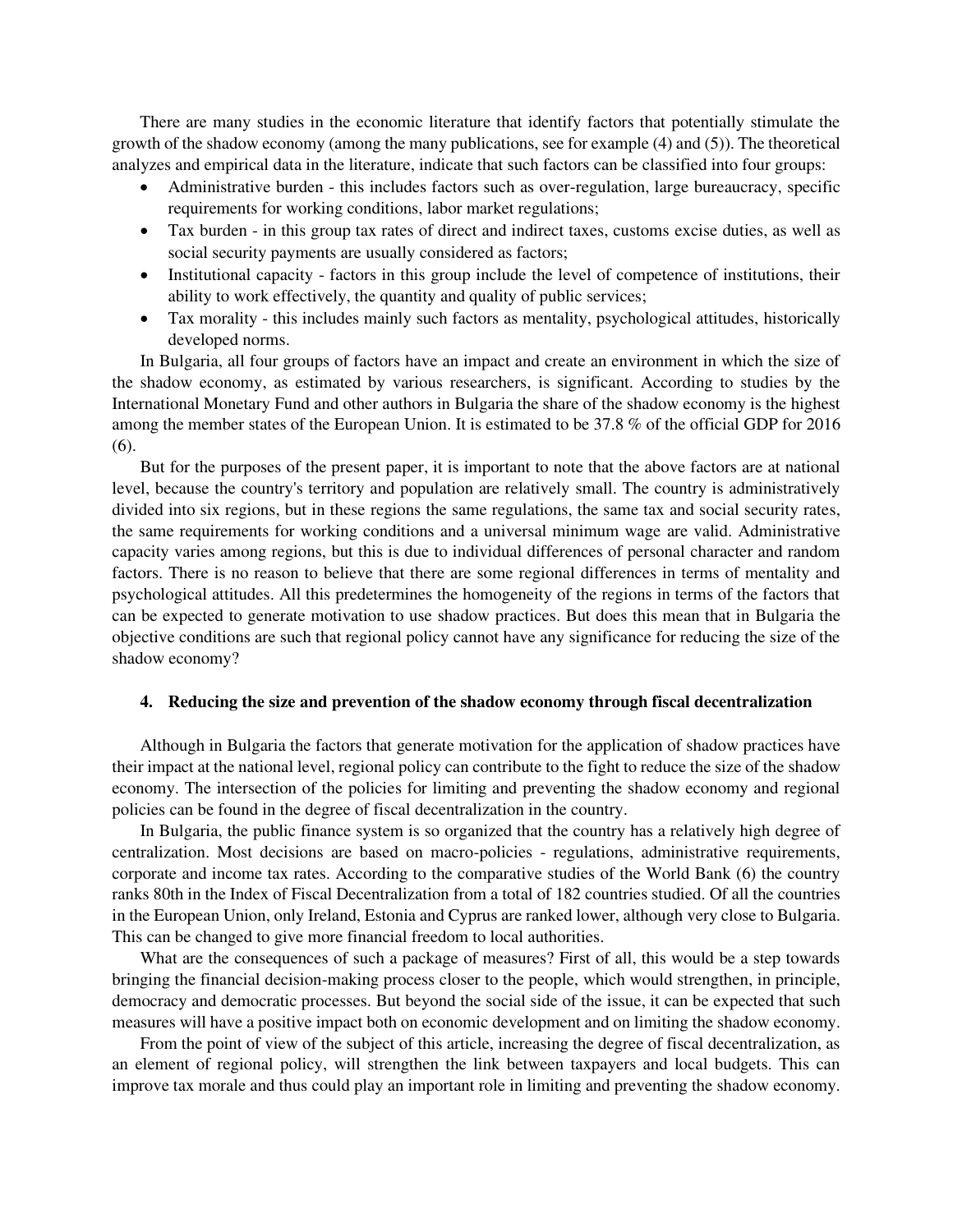Because tax morale, as well as other factors related to people's mentality, are among the factors that are changing very slowly and with great difficulty.

At the same time, the possible impact of fiscal decentralization on economic development has been studied both theoretically and from a practical point of view. The theoretical arguments (7) are quite convincing, and they are based primarily on the understanding that making decisions "closer" to those who will implement them leads to higher efficiency, better accountability, better governance. Local authorities have greater opportunities to offer public services that are in line with people's preferences because they know their needs better. They can also be more creative in policymaking and innovation, which creates potential for economic growth.

On the other hand, empirical research on the economic impact of fiscal decentralization is not entirely unambiguous. There are aspects that need further research, but it is generally accepted that under certain conditions fiscal decentralization would have a net positive result on economic development (8). The basic conditions are good quality of local authorities as well as the degree of decentralization to be moderate, since too much decentralization as well as the excessive centralization is associated with a negative impact on economic growth.

A positive effect can also be obtained in terms of reducing regional inequalities. Empirical evidence, based on a sample of 30 countries from the Organization for Economic Co-operation and Development in the period 1995 -2011, shows (9) that fiscal decentralization leads to a reduction in regional disparities. The conclusions are similar for the countries of Central and Eastern Europe, to which Bulgaria belongs. Indicative in this respect is the publication of Rodríguez-[Pose](https://translate.google.com/translate?hl=bg&prev=_t&sl=bg&tl=en&u=https://onlinelibrary.wiley.com/action/doSearch%3FContribAuthorStored%3DRODR%25C3%258DGUEZ-POSE%252C%2BANDR%25C3%2589S) and [Krøijer](https://translate.google.com/translate?hl=bg&prev=_t&sl=bg&tl=en&u=https://onlinelibrary.wiley.com/action/doSearch%3FContribAuthorStored%3DKR%25C3%2598IJER%252C%2BANNE) (10). They have investigated the relationship between the level of fiscal decentralization and GDP growth rates in16 countries of Central and Eastern Europe in the period 1990-2004 , using panel data with dynamic effects. The results show that the share of the taxes determined at the local level correlates positively with the rates of economic growth. This supports the view that local governments with their own source of revenue respond better to local requirements and achieve greater economic efficiency.

# **5. Conclusion**

In Bulgaria, which is a relatively small country in terms of territory and population, the factors that generate motivation for shadow practices are primarily at the national level. As a result, there are no significant differences between regions in the application of shadow practices. It follows that measures aimed at limiting and preventing the shadow economy should be taken mainly at national level.

Nevertheless, regional policy can also play a role in this regard. The analysis in this article shows that attention should be paid to the possibility of fiscal decentralization, which would bring decision-making on taxation and public spending closer to the people. Such measures will help to overcome a number of negative attitudes in the relations between people and public institutions and, more generally, will improve tax morale. This will affect some of the slowest changing and most difficult to overcome factors that generate motivation to apply shadow practices. Besides the effect on the shadow economy, fiscal decentralization has the potential to impact positively also economic growth and the reduction of regional disparities.

#### **References**

- 1. Kelmanson, B., K. Kirabaeva, L. Medina, B. Mircheva, J. Weiss (2019). *Explaining the Shadow Economy in Europe: Size, Causes and Policy Options*. IMF Working Paper, WP / 19/278.
- *2. World Bank (2016), GDP per capita (current US \$): [https://data.worldbank.org/indicator/](https://translate.google.com/translate?hl=bg&prev=_t&sl=bg&tl=en&u=https://data.worldbank.org/indicator/)*